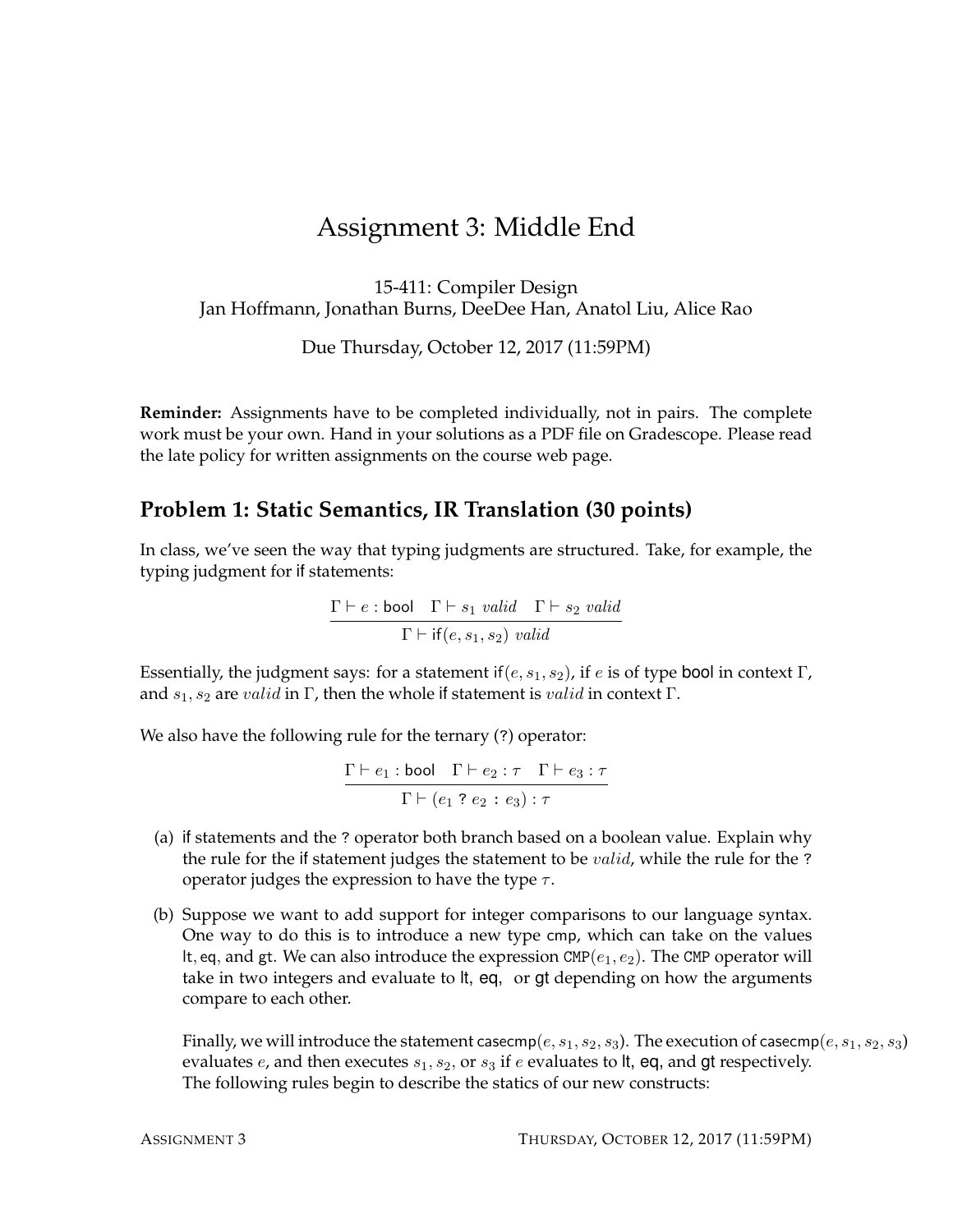$$
\overline{\Gamma \vdash \mathsf{lt} : \mathsf{cmp}} \qquad \overline{\Gamma \vdash \mathsf{eq} : \mathsf{cmp}} \qquad \overline{\Gamma \vdash \mathsf{gt} : \mathsf{cmp}}
$$

Write down the typing judgments for CMP and casecmp.

- c. Write a naive translation for this new construct into an IR tree as defined in lecture and the lecture notes. You may assume we have a translation  $tr(e) = (c, p)$ , where c is a sequence of statements and p is a pure expression containing the result of the evaluation of the expression. In our case,  $tr(lt)$ ,  $tr(eq)$ ,  $tr(gt)$  will return p's that hold the values -1, 0, and 1 respectively.
- d. Write a more robust translation for our new language constructs. You may want to look at the lecture notes for translating boolean expressions.

## **Problem 2: Stuck in the Middle (30 points)**

We generate a C*ollatz sequence*  $c_i$ *,* starting from some positive integer  $n$ , with the following mathematical definition:

$$
a_0 = n
$$
  

$$
a_{i+1} = \begin{cases} a_i/2 & \text{if } a_i \text{ is even} \\ 3a_i + 1 & \text{otherwise} \end{cases}
$$

The *stopping time* of a Collatz sequence is the smallest index i such that  $a_i = 1$ . It is currently not known if every Collatz sequence reaches 1 (and thereby stops). The following C0 function is intended to compute the *maximum number* in the Collatz sequence for n before it stops.

```
int collatz(int n)
//@requires n >= 1;
 {
 int r = n;
 while (n > 1) {
    if (n > r) r = n;
    if (n \ \text{\%} \ 2 == 0)n = n / 2;
    else
      n = 3*n + 1;}
 return r;
}
```
The following is a valid three-address abstract assembly translation: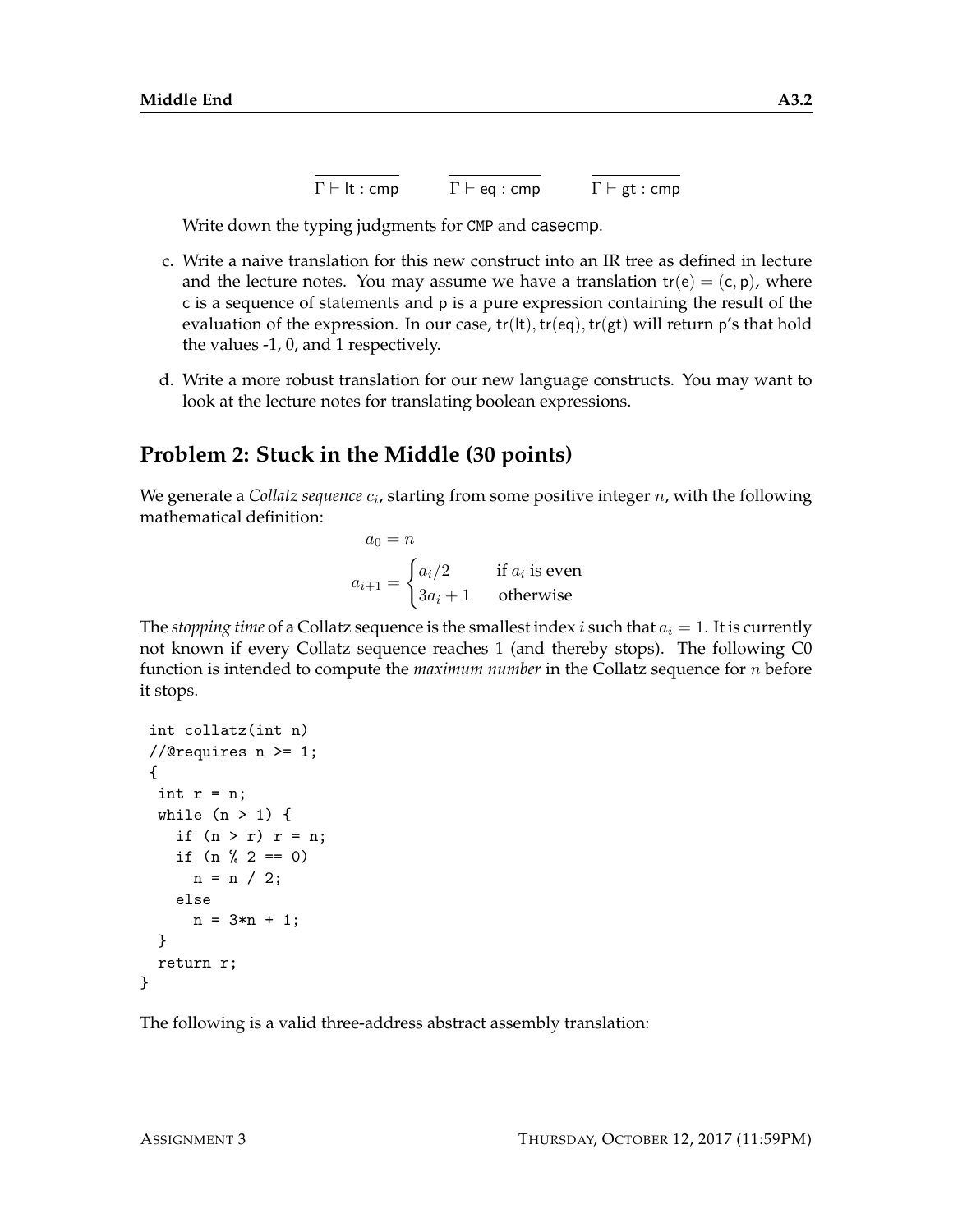```
collatz(n):
   r <- n
    goto .loop
.loop:
    if (n > 1) then .body else .done
.body:
    if (n > r) then .11 else .12
.l1:
   r <- n
   goto .l2
.l2:
   m \leftarrow n \% 2if (m == 0) then .l3 else .l4
.l3:
   n <- n / 2
    goto .loop
.l4:
   n <- n * 3
   n \leftarrow n + 1goto .loop
.done:
   ret r
```